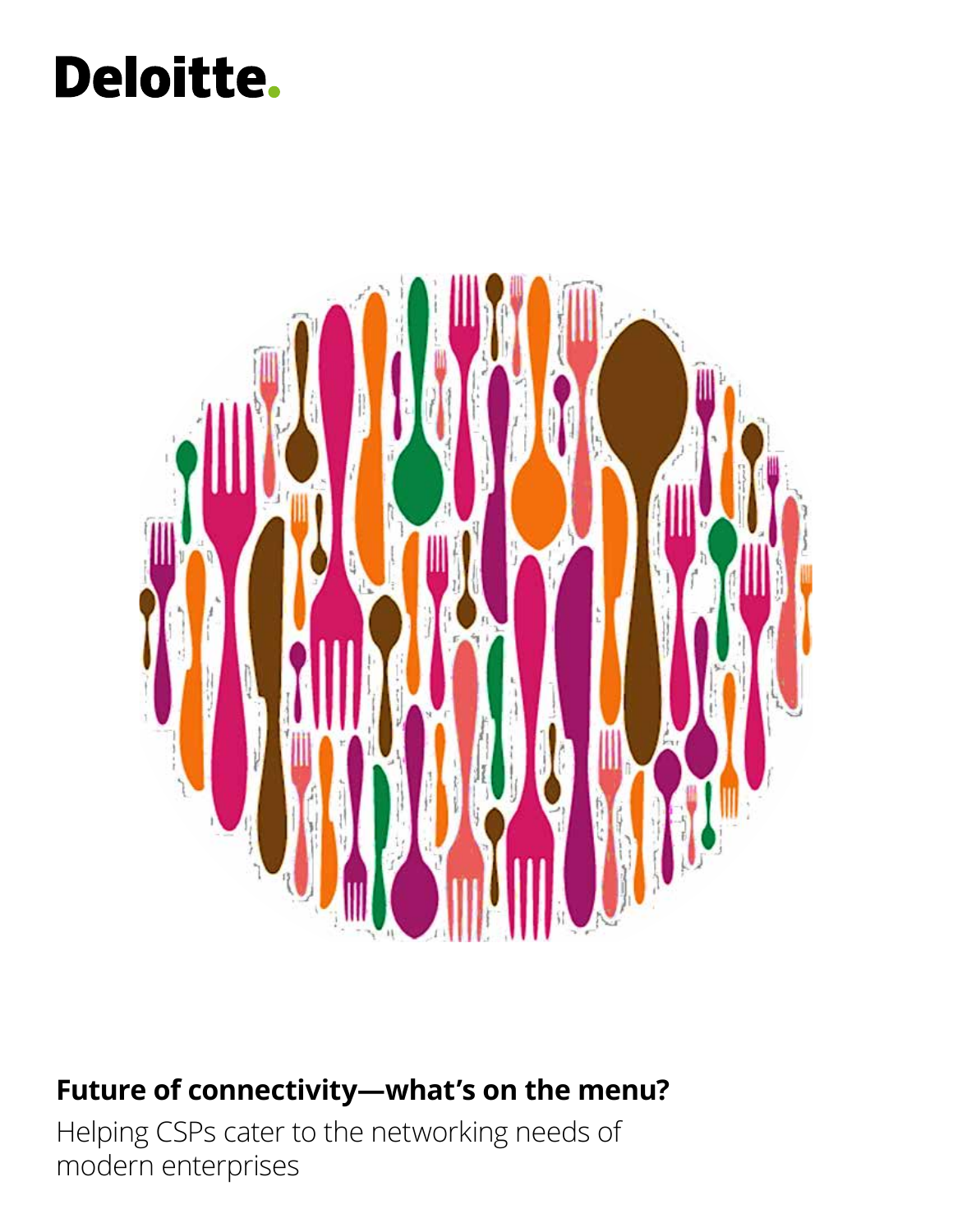

### Putting network Whetting the Designing a Offering a network

- Technology
- Stories fron
- 
- Catering to
- [Contact us](#page-9-0)
- [Endnotes](#page-10-0)

| work services on the menu | $\overline{2}$ |
|---------------------------|----------------|
| e appetite                | 6              |
| an enticing menu          | 8              |
| network service menu      | 12             |
| ingredients for CSPs      | 14             |
| <del>n the kitch</del> en | 15             |
| current-and future-demand | 16             |
|                           | 17             |
|                           | 18             |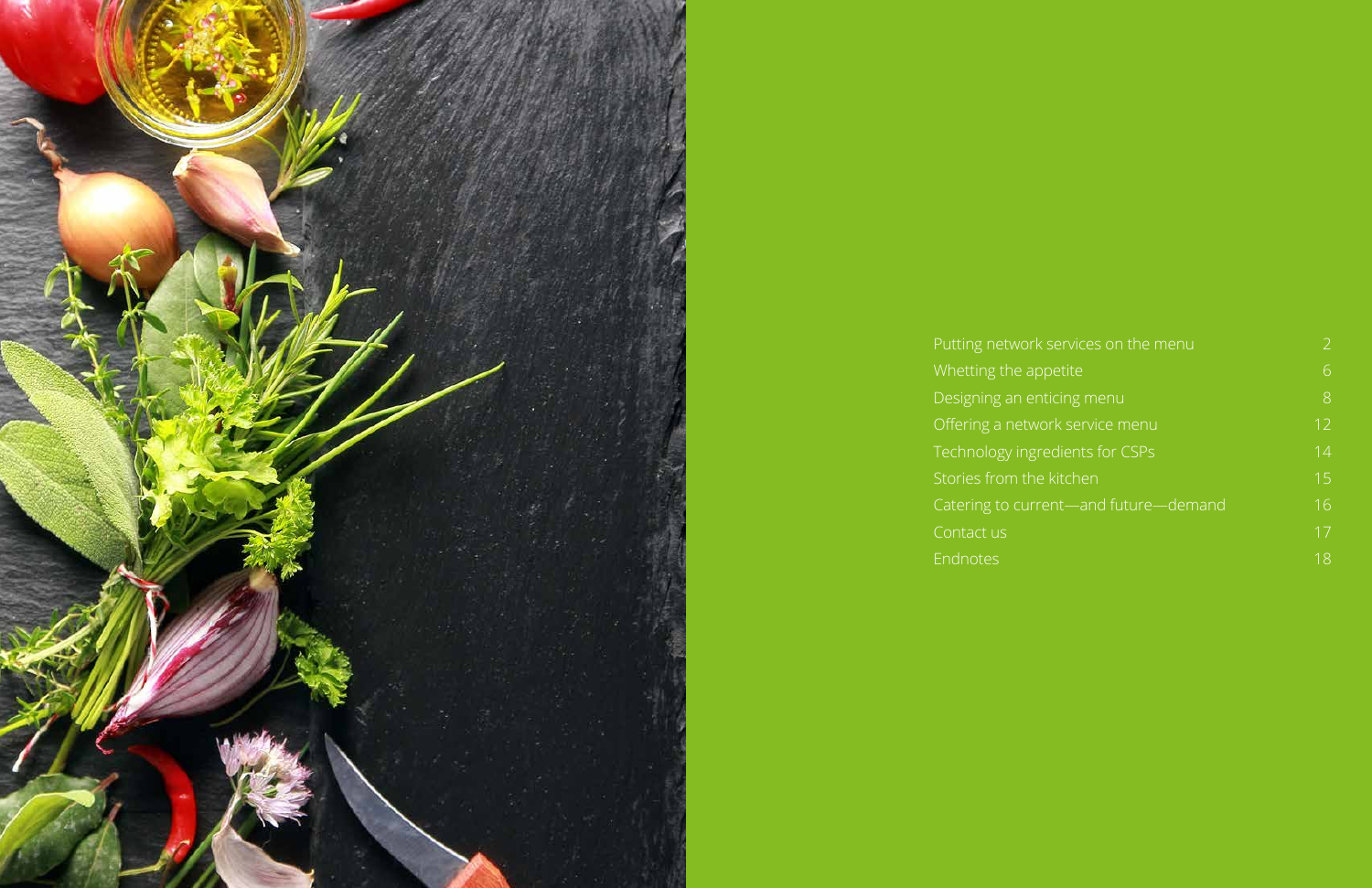<span id="page-2-0"></span>**Future of connectivity—what's on the menu?** | Putting network services on the menu **Future of connectivity—what's on the menu?** | Putting network services on the menu **Future of connectivity—what's on the menu?** | Putting

It's 4 p.m. on a Friday afternoon and Bob Smith, the vice president of engineering at SampCo, a Fortune 100 enterprise, just received a request from the CIO. The ask: to increase capacity on the high-speed connectivity to SampCo's 30 global offices for an urgent "all hands" multi-site webcast scheduled for Monday morning. The board had scheduled the webcast to announce the acquisition of a major competitor: CompCo. In addition, Bob was asked to coordinate with his counterpart at CompCo to deliver the webcast simultaneously at their 20 global locations.

Traditionally, the technical complexity and logistics required to arrange this type of webcast would have been an enormous challenge. Bob would have called an emergency meeting with his and CompCo's network teams. This would have led to numerous conversations with communications service provider (CSP) partners to dispatch trucks and coordinate across global locations to deliver network equipment and increase capacity. Teams at both companies would then be faced with the complex task of configuring the networks at SampCo and CompCo to talk to each other.

Also, it was unlikely that Bob would have been successful in this endeavor. An operation at such scale certainly couldn't have been put in place over a single weekend.

But Bob's not worried. He simply relays the details of the task to his engineering team and waits for it to be executed. The team uses the newly designed "network service menu" offered by the CSP partner to get the job done. This menu relies on an assistant based on artificial intelligence (AI) to systematically guide SampCo in finding the service(s) of its choice and making changes to its network in near real time. In this case, SampCo's IT organization simply uses a smartphone application to increase capacity to all 30 SampCo locations and add the 20 CompCo locations.

## Putting network services on the menu

**Figure 1. Current vs. future state of network service positioning**

![](_page_2_Figure_7.jpeg)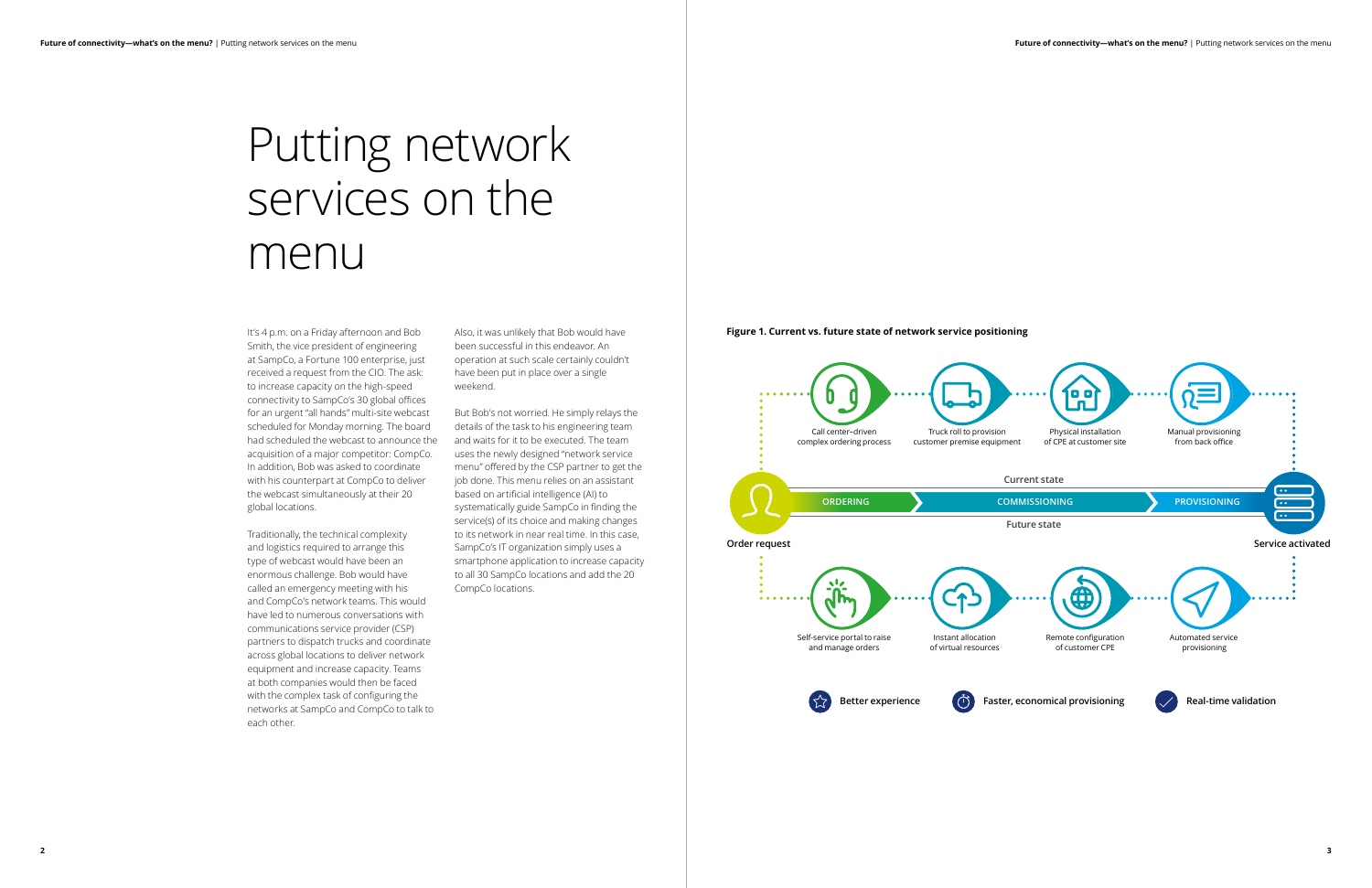**Future of connectivity—what's on the menu?** | Putting network services on the menu **Future of connectivity—what's on the menu?** | Putting network services on the menu **Future of connectivity—what's on the menu** is a putti

At the click of "Complete Order" button, the CSP network configures the network for Monday's webcast. Come Tuesday, the team uses the same application to restore capacity to normal levels and decommission CompCo sites until the actual merger goes through.

So, what's changed? How has the decadesold, time-consuming telecommunications network become so responsive and in

real time? The answer lies not just in an intelligent service menu, but also in the planned adoption of telco-centric technologies, such as network function virtualization (NFV), software defined networks (SDN), fifth-generation (5G) networks, and AI.

In addition, the careful integration of these technologies into a business workflow makes it possible to develop self-service

targeted telco offerings to end customers through a network service menu. This prompts many questions for CSPs, such as: "What services do we offer?" "Which channels should we use?" And "What digital applications should we use to enable our services?" These considerations coexist with the usual design, development, and operational deliberations.

Globally, the demand for connectivity services is expected to triple the global IP traffic between 2016 and 2021, but global enterprise service revenue growth could remain flat<sup>1,2</sup> (CAGR 0.1 percent). What's more, the proliferation of alternatives, such as cable providers and over-thetop (OTT) providers, has resulted in a very competitive and cost-sensitive environment. Given the forecast that OTT's market share of traditional telco services will continue to increase significantly until 2021, CSPs are experiencing tremendous pressure to act now.

In this situation, CSPs and cable providers are increasingly confronted by the same question that baffles the chefs de cuisine of the world's greatest kitchens: "What should we serve our customers?" At the same time, the customer's choice of provider has become akin to the question: "Is this my best meal yet?"

### **Figure 2. Network service menu offers mutual benefits for CSP and enterprise clients**

![](_page_3_Figure_10.jpeg)

![](_page_3_Picture_5.jpeg)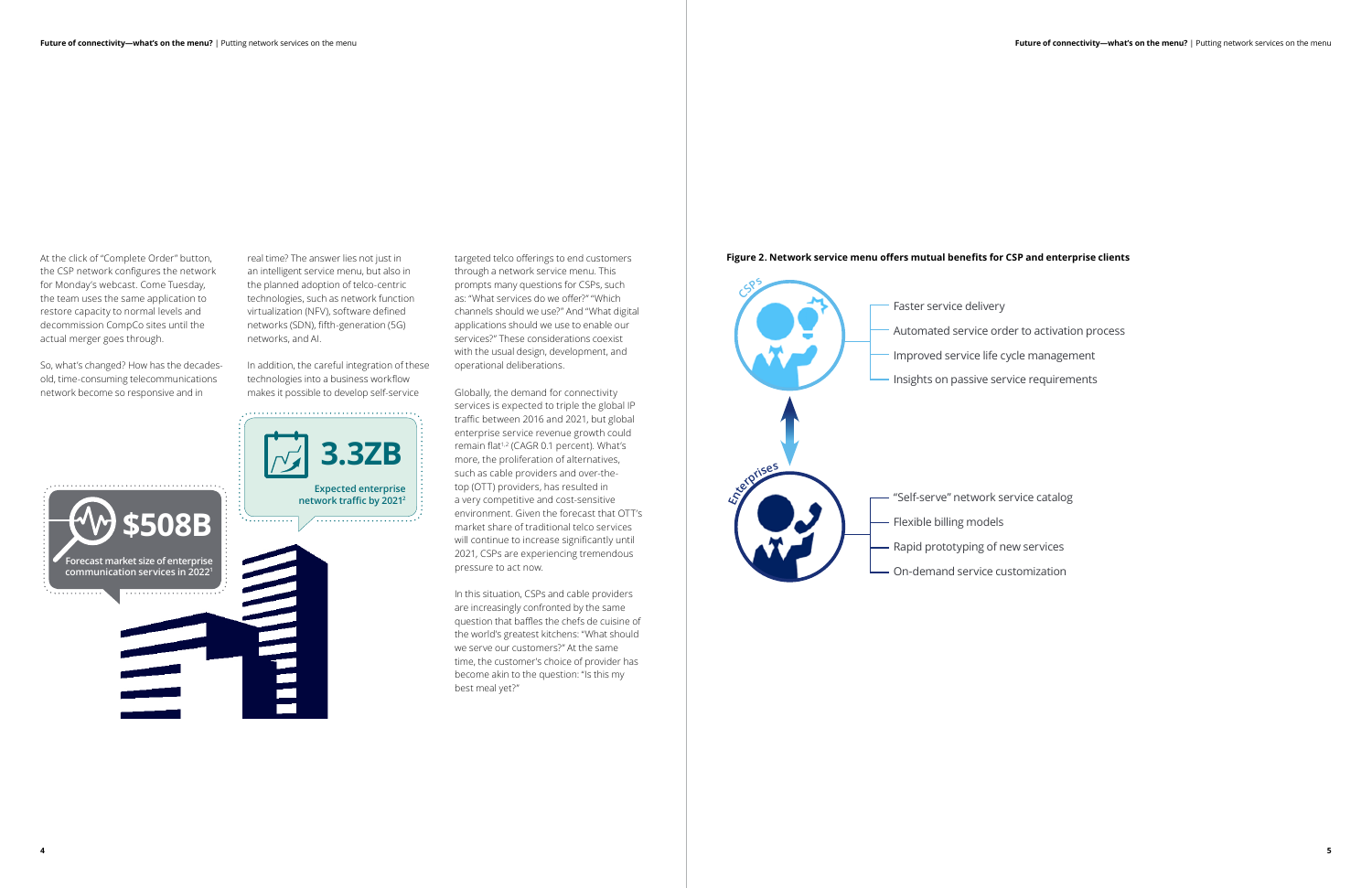An economy driven by information and communication technology (ICT) is accelerating the push toward a hyperconnected world. This is redefining the way we live, interact, and conduct business. The multitude of connected devices, applications, and services are a testimony

to this shift. Applications have unique network requirements and are increasingly demanding custom configurations. Vehicleto-everything (V2X) applications need ultra-low latency and high mobility while augmented and virtual reality (AR/VR) applications need higher throughput and

area traffic capacity along with low latency. Depending on the need of the application, various network technologies that enable 5G may be used alone or in combination. These technologies include mobile edge computing (MEC), network function virtualization (NFV)/SDN, and AI.

The requirements are often conflicting and diverse in nature (e.g., extremely low latency for autonomous self-driving cars versus ultra-long battery life for Internet of Things [IoT] applications). This diversity impacts application rollout time to market.

Different technologies help solve challenges in a piecemeal fashion. And with every technology outsmarting the other on performance, decision makers are often unclear on the services to choose from. There are many control points that new technologies offer, which must be carefully

tuned by CSPs to provide the experiences that end customers are demanding.

Figure 4 provides an illustration of a situation where several network parameters must be tweaked to provide varying levels of latencies and capacities for applications.

As if that weren't enough, most customers are expecting instant gratification. A mix and match of the network requirements (e.g., storage, security, latency, performance, and reliability) and resulting combinations are critical to support diverse services and applications. Equally important to customers is the freedom to test their applications in a sandbox environment to fine-tune the performance and the experience before subscribing to the service.

In such circumstances, it would be best to offer the services that a CSP is considering (connectivity, security solutions, and IoT offerings) in a customizable network service menu format, enabling customers to order à la carte, according to their business needs.

As simple as it sounds, creating a consumable service menu is a laborintensive task that requires careful planning and execution at multiple levels for the

CSPs. Starting from identifying the right services to offering the best controls for optimization, success of the menu is closely tied to the enterprise customer experience. It is also dependent on effective end-to-end integration of the service menu with the platform performance and the underlying technologies across ordering, fulfillment, billing, and assurance.

## <span id="page-4-0"></span>Whetting the appetite

 "By 2021, 25 percent of enterprise telecom contracts will evolve to allow for greater flexibility such as canceling services or introducing new services within the contract period, up from less than 5 percent today."

#### **Gartner Research, 20183**

### **Figure 4. Key network parameters to be optimized for meeting application requirements**

![](_page_4_Figure_11.jpeg)

![](_page_4_Figure_7.jpeg)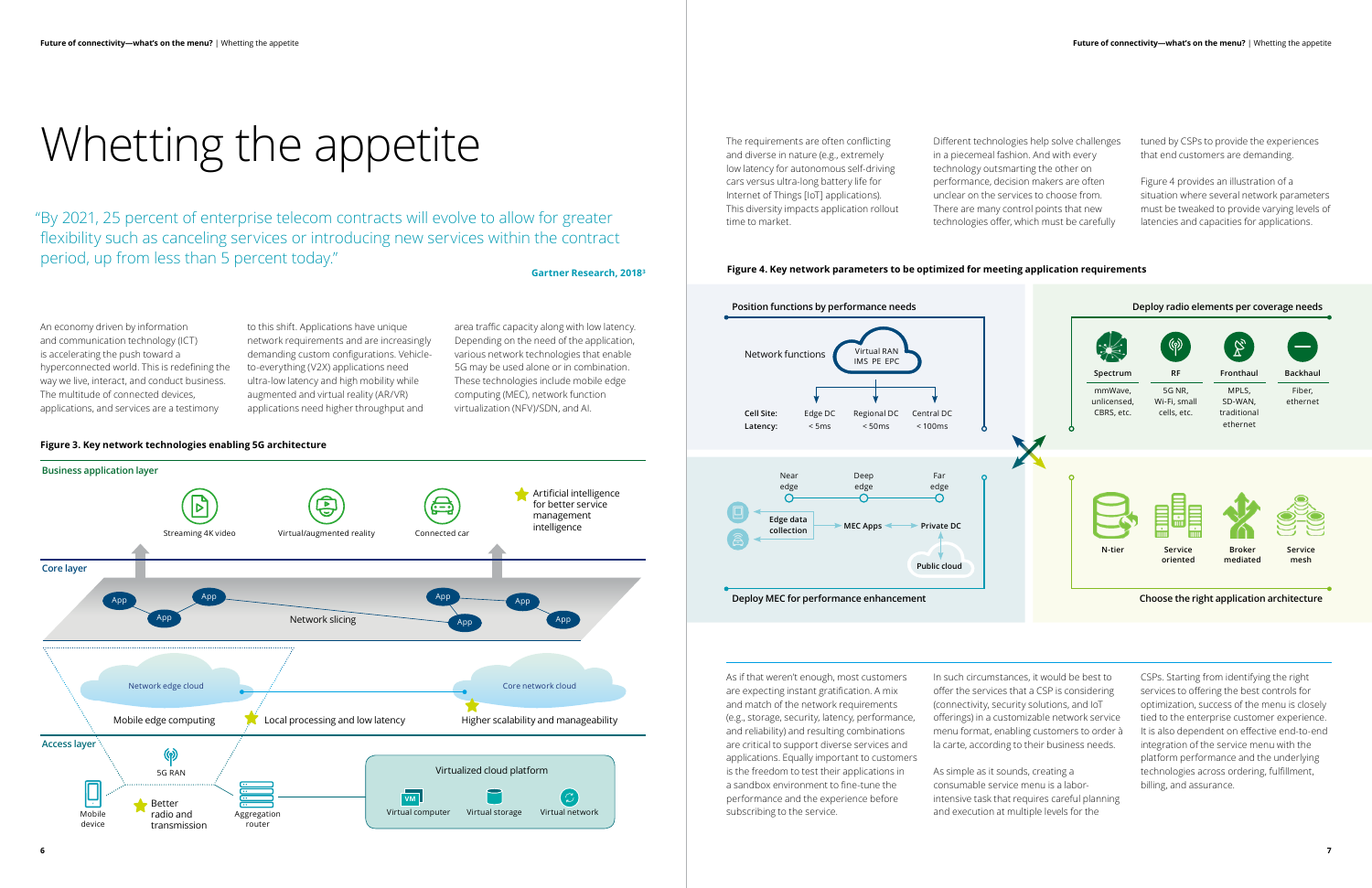Like any good Michelin-starred restaurant, the optimal network service menu requires certain indispensable components. These components provide convenience to the enterprise's clients and position service providers for success.

### **Right theme.**

Before they can offer the service menu, CSPs should partner with enterprise clients to carefully plan the categories and the

menu's overall design. A niche focus on connectivity services (SDN, secure cloud connectivity, etc.) or a wider platter of enterprise offerings (application service assurance, high-available connectivity, etc.) is a choice that must be made before crafting the actual catalog. CSPs can choose to either compete on cost leadership, or on truly differentiated services—and the network service menu should clearly reflect

![](_page_5_Picture_6.jpeg)

this choice.

**Order to taste.**  CSPs have traditionally delivered standard services with little room for customization. Granular, application-based customization (levels of QoS, uptime guarantees, etc.) and a

sandbox environment (to test the platform's ability to meet the application's unique requirements) enhance the value of the network service menu.

# <span id="page-5-0"></span>Designing an enticing menu

**Figure 5. Services can be organized into one of many themes**

Grouping of services based on contracts and payment models. For example: **Network function Industry offering Geo-distribution Constribution Pricing models** 

### 63.5 percent of global telecommunication organizations are making new technology investment in AI systems. **IDC Report<sup>4</sup>**

![](_page_5_Picture_27.jpeg)

### **Figure 6. New-age applications have custom requirements**

### **Ease of discovery.**

Opening a poorly written, stained menu on which only half the dishes look appetizing or interesting doesn't set the tone for a memorable dining experience. And unlike restaurants, where the customer has the luxury of a seasoned maître d' discussing the signature dishes and wine pairings, the

first customer touch for network services is mostly through the network service menu. Therefore, incorporating technology aids, such as chatbots that use AI to curate customer cues and suitably tailor the experience, is pivotal to the success of the service menu.

![](_page_5_Picture_25.jpeg)

Based on the service

requirements and its role in the network. For example:

- **•** Virtual private networks (VPN)
- **•** Security and firewalls
- **•** SD-WAN, etc.

### Service bundles that are customized for industry specifications. For example:

- **•** Financial services **•** Health care
- **•** High-tech, etc.

Segmentation by geographical availability and coverage. For example:

- **•** Global
- **•** North America **•** Asia Pacific, etc.

**•** Pay per use

**•** License model **•** One time/fixed

![](_page_5_Figure_30.jpeg)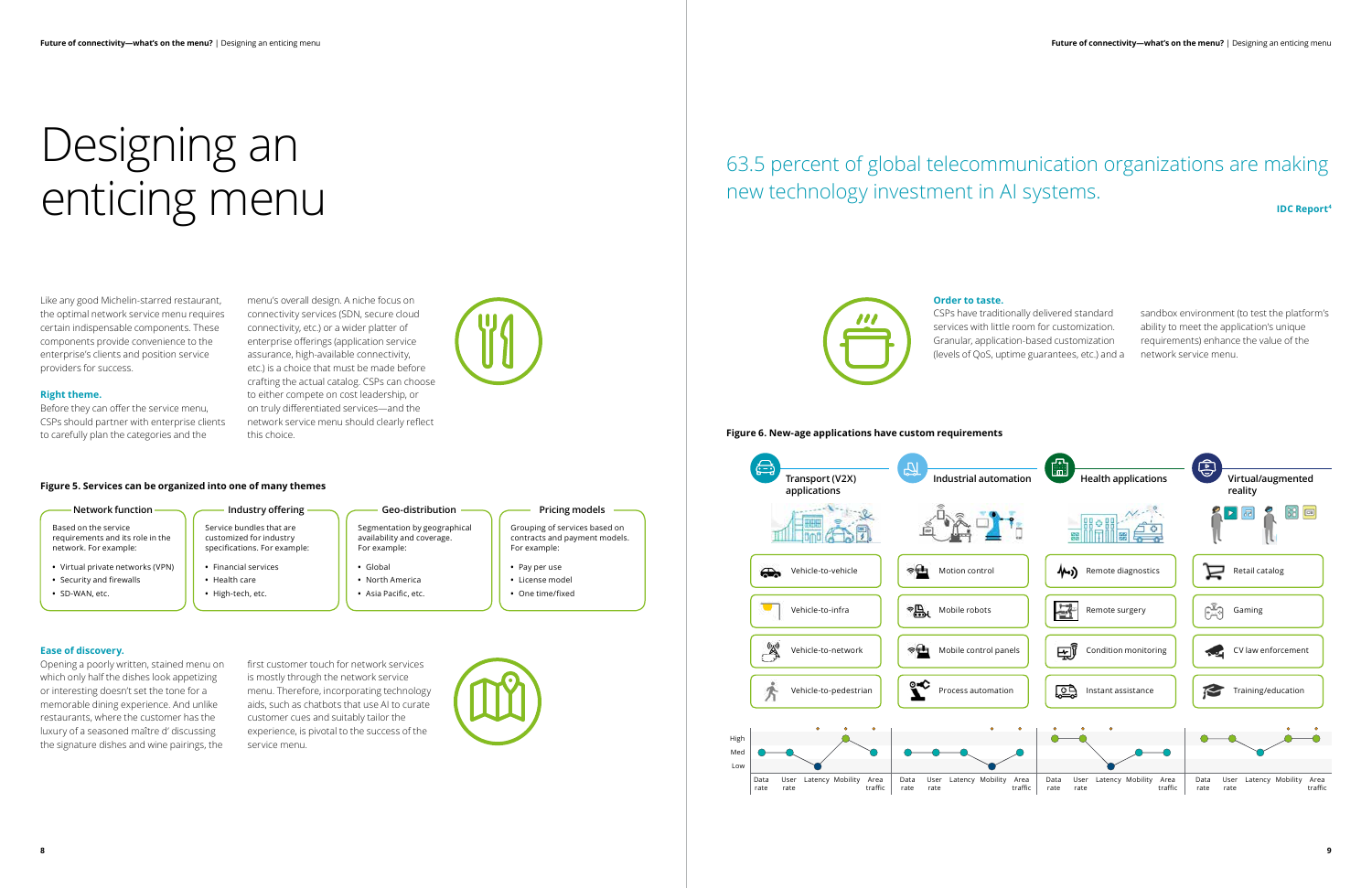#### **Figure 7. Key considerations across the solution realization life cycle Figure 8. Carefully planned implementations leading to radical transformation in the service delivery experience**

### **Instant delivery.**

Availability, ordering lead times, shipping delays, scheduling, connectivity, and other factors can have an impact on real-time delivery of the service. So, while it's critical to develop capabilities that deliver services in near real time, it is equally important to establish reasonable expectations with customers where real-time delivery is not possible. Modern cloud and virtual services technologies have transformed service delivery, eliminating truck rolls and reducing delivery timelines by almost two-thirds for certain services.

While there are multiple factors to consider across the service design and deployment life cycle, results from carefully planned implementations can be quite spectacular.

# **Rapid scalability.**

![](_page_6_Figure_45.jpeg)

Rapid scalability of the cloud platforms and on-demand capabilities of virtual technologies have made it possible for enterprise customers to demand, in a matter of seconds, services such as provisioning of an additional secure

video delivery channel or firewall for security. While the perfect customer experience requires careful seasoning of a few technologies, it's within the realm of practical implementation today.

### **OPERATIONALIZATION**

- **• Developer onboarding**
- **• Application registration**
- **• AuthN/Z** mechanism
- **• API access**
- **• Environment** Sandbox/production
- **• Service monitoring**
- **• Performance management**
- **• Policy management**/configuration
- **• Issue management**
- **• Rating, charging, and payment**
- **• Security**
- **• Application patching** and service updates

![](_page_6_Picture_43.jpeg)

### **SOLUTION DEPLOYMENT**

- **• RF coverage** planning
- Network **slice selection**
- Determination of **MEC locations**
- **• Application mobility** (transfer of MEC when user in transit)
- **• VNF distribution**
- **• Application hosting** configuration
- **• State synchronization** (for continuity)
- **• Third-party integration** points
- **• MPLS/SD-WAN** topology
- **• Workflow** and **orchestration**
- **• Sandbox testing** and **application tuning**
- **• CI/CD** approach

![](_page_6_Picture_29.jpeg)

![](_page_6_Figure_6.jpeg)

- public cloud, Linux/Windows, etc.)
- **• Integration** with third-party services
- **• Availability/redundancy** planning
- **• Traffic steering** and **affinity rules**
- **• Elasticity** and **scaling**
- **• Feature update** Mode and frequency
- **• Assurance** and **support**
- **• Cost of service**

![](_page_6_Picture_15.jpeg)

![](_page_6_Figure_46.jpeg)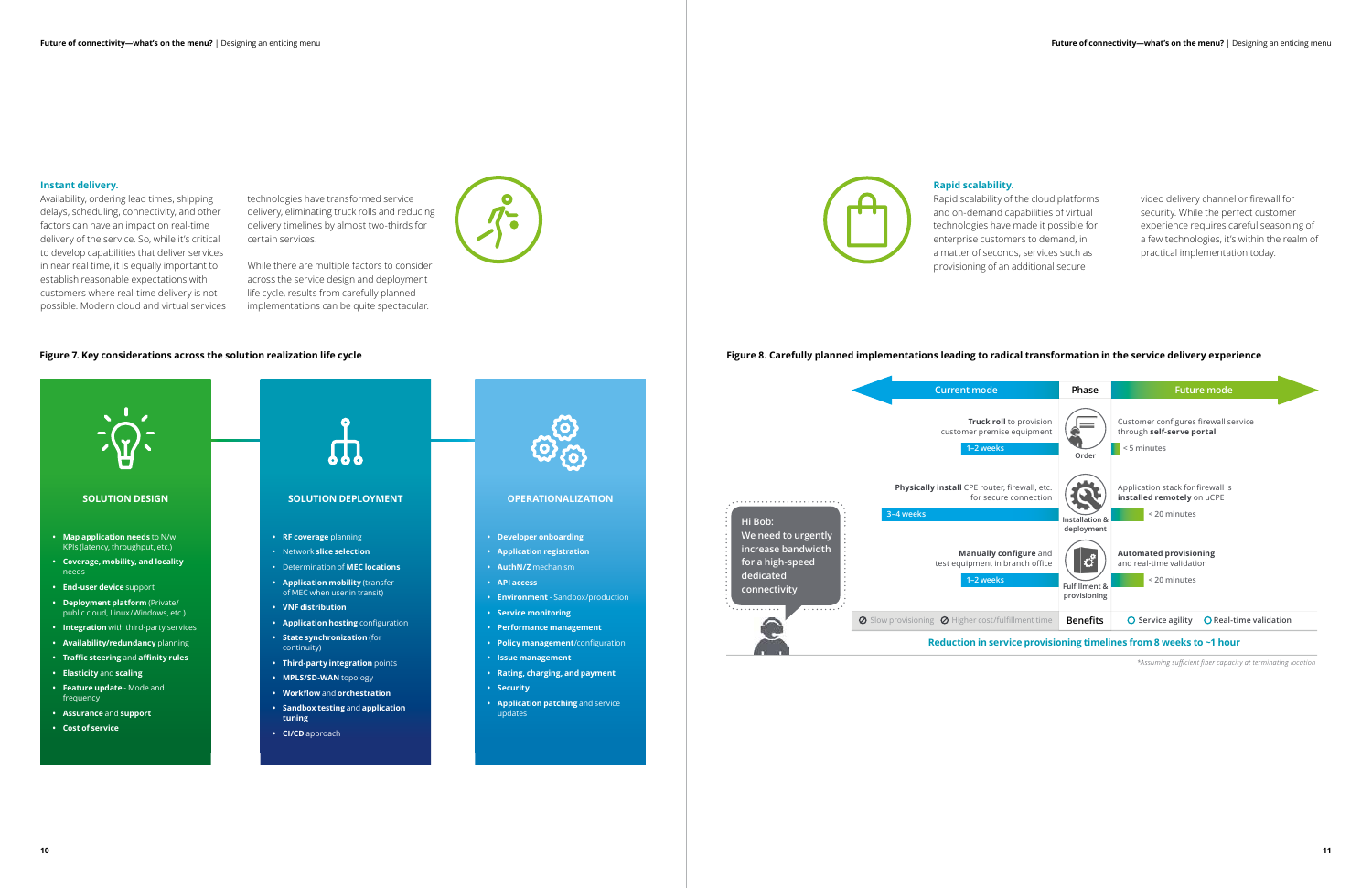![](_page_7_Figure_22.jpeg)

In light of all this, a network service menu that displays the customizable services across a broad category of network capabilities, including mobility, connectivity, and device management, alongside quality of service (QoS) controls and a demandbased pricing card, will create the perfect menu for future enterprise customers to choose from. The platform will enable users to quickly deploy, terminate, or update services on the fly.

The advantage of leveraging such a menu is that enterprises can opt for the network services and service guarantees that specifically meet their application

requirements. For example, a medical IoT enterprise customer typically needs applications like remote diagnostic, longterm condition monitoring, remote surgery, etc. Such applications depend on services like inter-branch connectivity, security solutions, IoT device, and edge deployments to support low-latency, high-data rate applications.

In addition to displaying the various services offered by the CSP, the network service menu should act as a front end for the services offered by CSP, enable custom definitions of service-level agreements (SLAs) such as latency and data, and

facilitate a sandbox environment where they can fine-tune applications for best performance. Customers should be able to easily browse through the menu, assisted by an intuitive, AI-powered portal, and select services based on a projected monthly cost. Additionally, by establishing selfservice as the primary method for service enhancement or change requests, CSPs can cut down on operational expenses significantly. At the same time, this capability offers CSPs strategic insights into the client's service delivery and operational requirements, which can be directly leveraged in improving future offerings.

# <span id="page-7-0"></span>Offering a network service menu

![](_page_7_Figure_7.jpeg)

### Network service menu

### Connectivity

- Inter-branch connectivity
	- Public cloud connectivity

### **Security**

• Virtual firewalls • Cloud security

![](_page_7_Picture_14.jpeg)

### **IoT** services

- Edge solutions
- Monitoring services

| <b>Coverage solutions</b> |  |
|---------------------------|--|
|---------------------------|--|

- Coverage solutions • Mobility solutions
-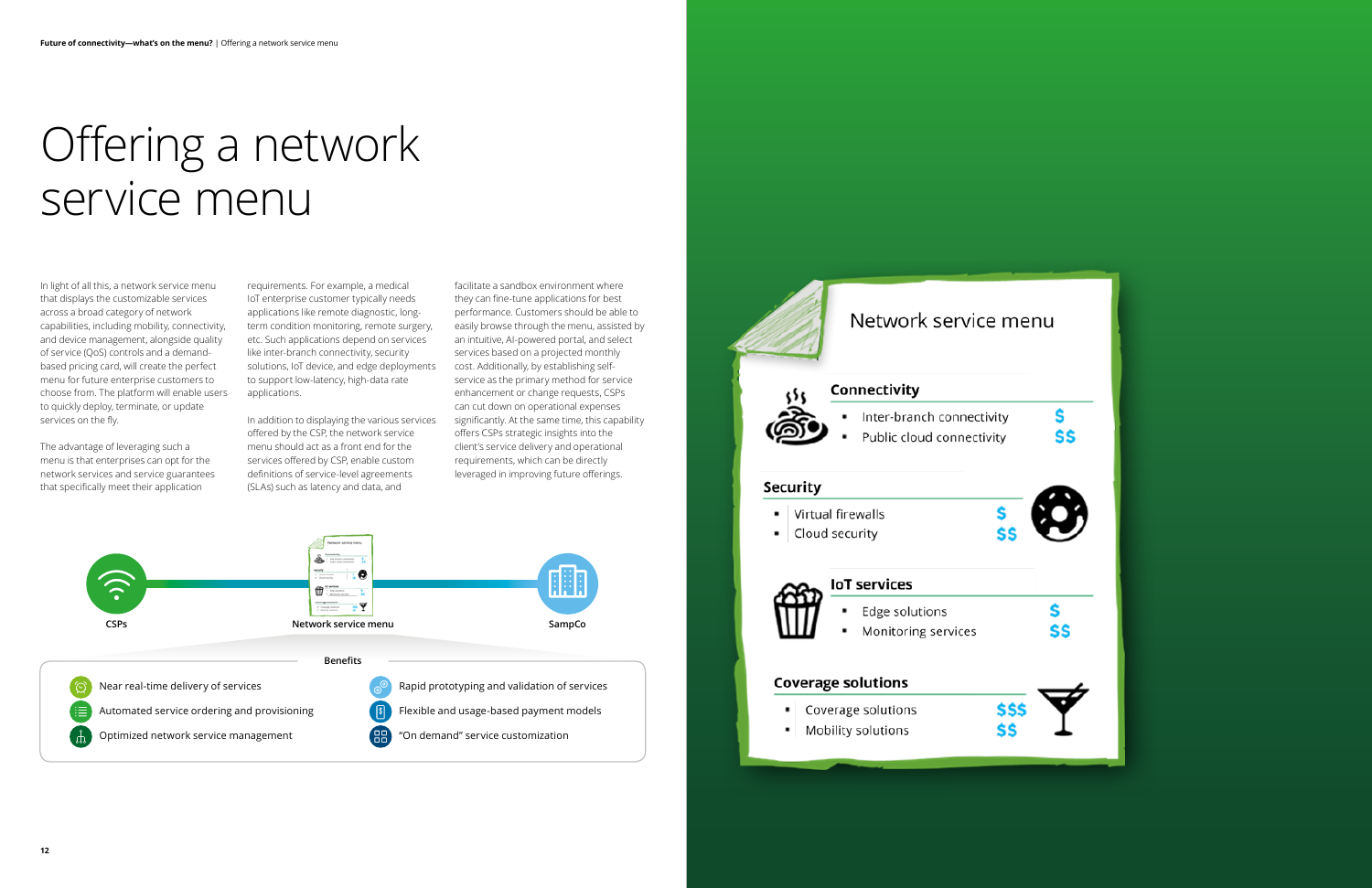**Virtualization** through NFV and SDN helps transform traditional network functions into software-based building blocks. These provide CSPs the muchneeded flexibility to programmatically create traditional network functions (routing, security, etc.) and reduce the time it takes to provision and launch new services.

### **Physical infrastructure** remains an integral element of the CSP infrastructure. Network automation integrates this infrastructure effectively with cloud-based solutions—enabling agility similar to the virtualized network—and is important for successful network service menu

operationalization.

**Artificial intelligence**–based platforms need to operate in tandem with service offerings on the menu to artfully guide the customer experience with intuitive statistical feedback. Data analytics can also predict and resolve a range of network issues by studying network data before they impact customers.

### **Multi-access edge computing (MEC)**

adds computing resources closer to data collection points (network edge). This restricts the amount of data that needs to be shared back with cloud, relieving network bandwidth and enabling time-sensitive data processing.

### **Network slicing** helps segregate

applications into multiple logical slices on common network infrastructure. These slices expose unique network characteristics to individual applications, such as end-toend latency less than 5 milliseconds, and can be served to customers via the network service menu.

### **5G technology ecosystem** brings

together players such as CSPs, edge and public cloud providers, application platforms, infrastructure companies, etc., with meaningful business relationships and technical integration. Given the dependencies of CSPs on external ecosystem partners in the 5G context, the availability of a rich ecosystem becomes foundational for menu-driven nextgeneration services.

### **Scrutinizing the business case.**

The foremost step for any CSP developing a service menu should be to vet the business case. Designing a service offering model, developing a list of viable services, and beta-testing that model with trusted customers is crucial for the CTO and CMO. This will ensure viability and adoption of the network service menu after its launch. CSPs should consider analyzing the business case across the service portfolio in totality rather than reviewing cases in silos, which will help examine interdependencies and reduce time to market for deployment.

### **Evolving the right technology solution.**

As standards for programmable network continue to evolve, early adopters have leveraged multiple proprietary options to implement their unique requirements. This makes it difficult for CSPs looking for a flexible and open multivendor architecture because few proven success stories are currently available. It will be imperative for the CIO to make the right technology choices based on the organization's unique need to drive effective transformation. Additionally, the chosen platform must support flexibility in billing models adopted for various services, be it static or dynamic.

### **Investing in process definition.**

One of the common traps that service providers get caught up in is focusing on technology over processes. While the services remain the same, new technology capabilities (for example, remote configuration of equipment that reduces truck rolls) require careful redesign of the entire operating model. Investment in cycle-time analysis of service delivery and processes by the COO and process specialists will help align customer experience and SLAs with new technology capabilities.

### **Investing in the right team.**

Most technology platforms (AI, MEC, network slicing, etc.) are still in the early adoption phase and will continue to present daily execution challenges. Investing in the right team with the necessary strategy, sales, and technology skills is probably the most important of all the above considerations. Rolling out the technologies across network requires an examination of capabilities that can be developed organically versus those that need to be sourced externally. For the latter, CSPs need to partner with the appropriate industry players to nurture a healthy ecosystem. Time is of the essence, so the selected approach should foster a faster time to market.

### **Managing customer experience.**

The responsibility to the customer doesn't end with the delivery of the service. CSPs require carrier-grade monitoring and a rapid-response mechanism to constantly optimize customer experience across the service life cycle and guarantee security with minimal operational disruptions.

# <span id="page-8-0"></span>Technology ingredients for CSPs

# Stories from the kitchen

While CSPs are faced with an ever-expanding range of enabling technologies, a few of these are fundamental to offering a service menu to end customers.

Despite being in an early adoption phase, real-life deployments with select clients clearly outline the need for careful consideration across some of the following areas:

![](_page_8_Figure_19.jpeg)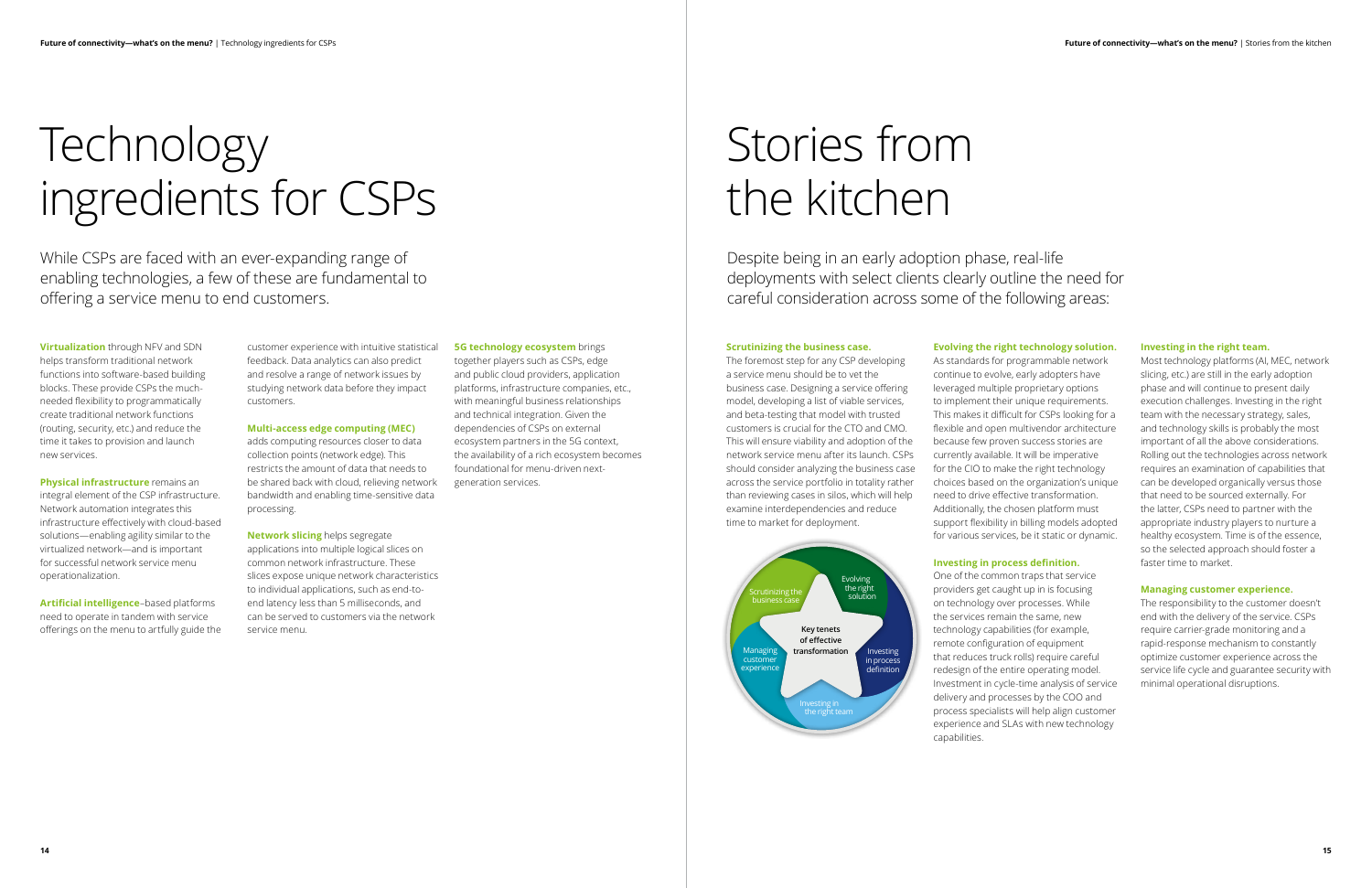## <span id="page-9-0"></span>Catering to current and future—demand

Exponential demand for network services is a hallmark of this decade, but closely intertwined are the plethora of service provider choices. Many enterprise networks are still unable to take advantage of the capabilities that a contemporary network stack makes available. CSPs can remain relevant only by offering their customers a flexible service model that enables them to

customize their applications and tailor their payouts. A network service menu is only the first step toward a customer-oriented service delivery approach that enables easy discovery of available services and the creative freedom to mix and match service options with appropriate performance guarantees—all in a self-service mode with real-time prices.

Nevertheless, the transformation is not simple, and pivoting to a network service menu model requires a systematic change across the underlying technology platforms, methods and processes, and people capabilities.

## Contact us

### **Rahul Bajpai**

**Managing Director** Deloitte Consulting LLP rbajpai@deloitte.com

### **Manish Rajendran**

**Specialist Master** Deloitte Consulting LLP mrajendran@deloitte.com

### **Sanket Nesargi Managing Director**

Deloitte Consulting LLP snesargi@deloitte.com

### **Kshitij Lal**

**Senior Consultant** Deloitte Consulting LLP klal@deloitte.com

### **Arpan Tiwari**

**Senior Manager** Deloitte Consulting LLP arptiwari@deloitte.com

### **Abhinandan Pandey**

**Senior Consultant** Deloitte Consulting LLP abhinpandey@deloitte.com

To learn more about how your organization can become secure, vigilant, and resilient, please contact: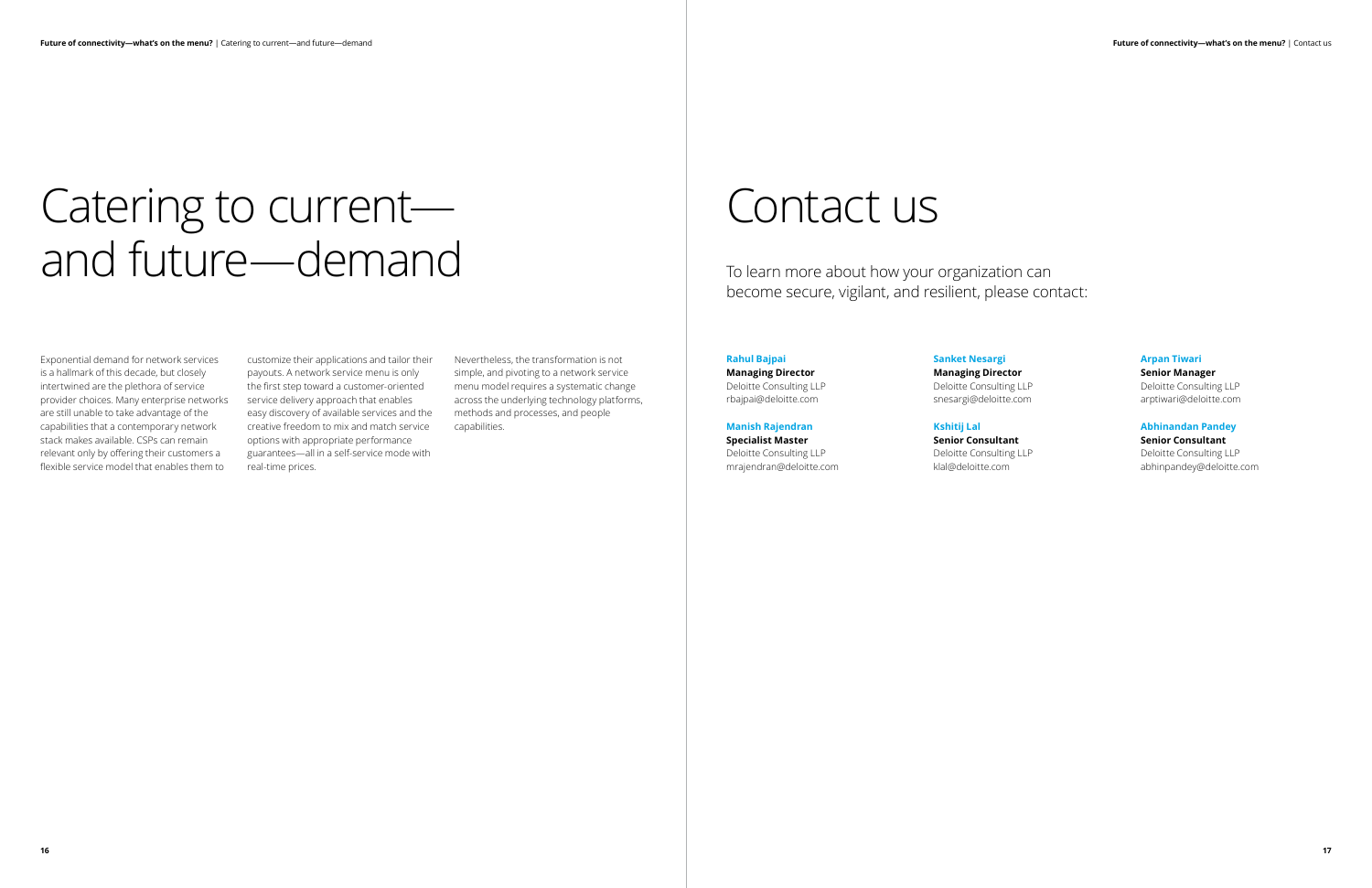## <span id="page-10-0"></span>**Endnotes**

- 1. Gartner, Forecast: Enterprise communications services, worldwide, 2016–2022, 2Q18 update, June 26, 2018, https://www.gartner.com/en/ documents/3879993.
- 2. Broadband Technology Report, "Cisco: Annual IP traffic to exceed 3 ZB by 2021," June 8, 2017, https://www.broadbandtechreport.com/ wireless/wifi/article/16448341/cisco-annual-iptraffic-to-exceed-3-zb-by-2021.
- 3. Gartner, Predicts 2018: Enterprise network infrastructure and services, December 13, 2017, https://www.gartner.com/en/ documents/3837967.
- 4. Tina Gurnaney, "Why telecos will soon be betting on artificial intelligence to build their networks," ETTelecom, November 7, 2017, https:// telecom.economictimes.indiatimes.com/news/ why-telcos-will-soon-be-betting-on-artificialintelligence-to-build-their-networks/61531211. (Article mentions that IDC has predicted 63.5 percent of organizations are investing in AI systems.)